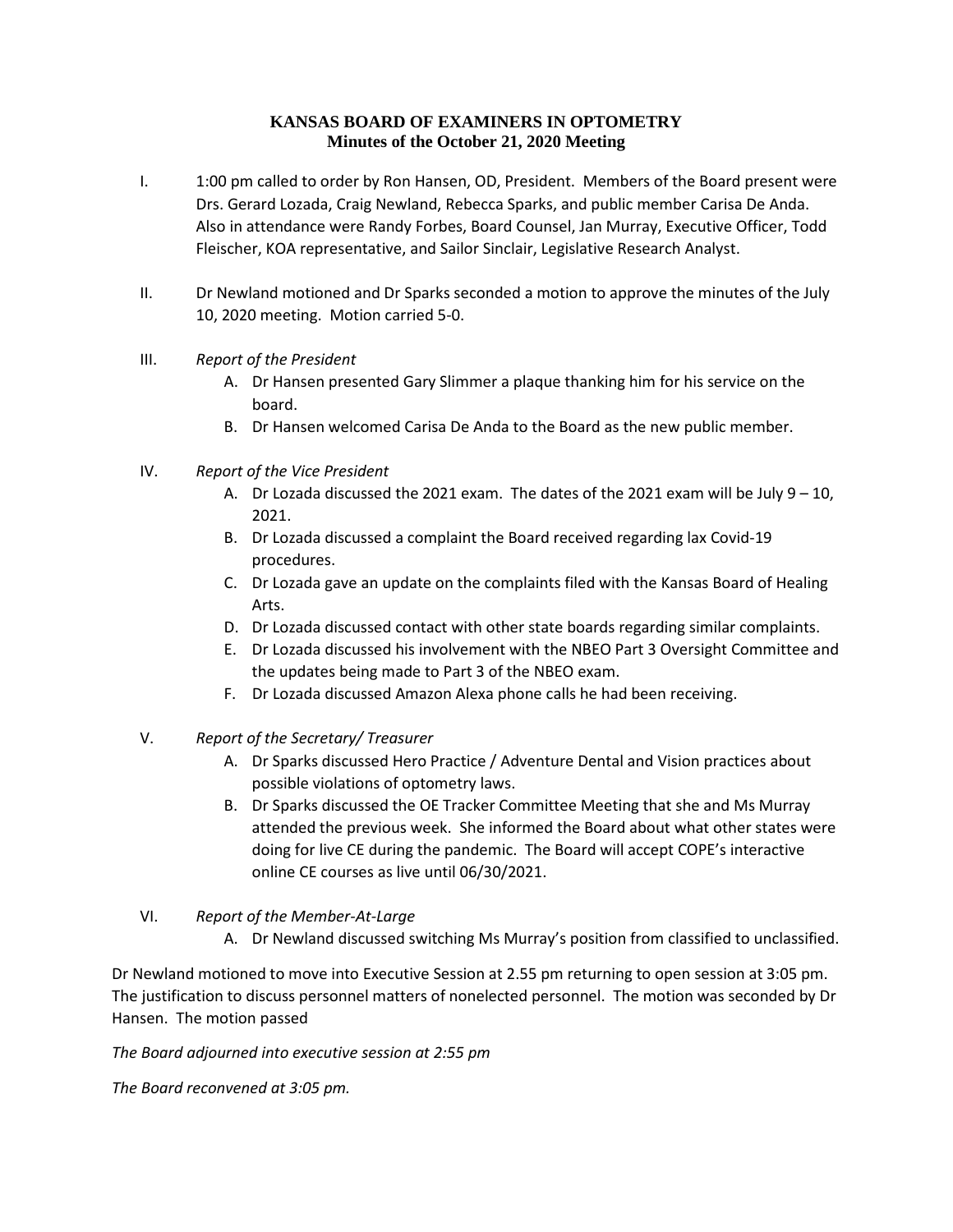VII. *Report of the Public Member* A. No report

VIII. *Report of the Legal Counsel*

A. Mr Forbes gave the Board a legal update.

Dr Hansen motioned to into executive session at 3:17 pm and return to open session at 3:27 pm. The justification was to engage in discussions protected by the attorney-client privilege and the topic being potential litigation. The motion was seconded by Dr. Lozada. The motion passed.

*The Board adjourned into executive session at 3:17 pm*

*The Board reconvened at 3:27 pm*

- IX. *Report of the Executive Officer*
	- A. Trade Names
		- 1. Dr Newland motioned and Dr Lozada seconded a motion to approve the trade name of *Hall Family Eyecare, LLC,* 2107 S Seneca, Wichita, KS for Arraya Paksin-Hall, OD. Motion carried 5-0.
		- 2. Dr Newland motioned and Dr Lozada seconded a motion to approve the trade name of *Hutton Family Eye Care,* 2540 Iowa St, Suite L, Lawrence, KS for Rhonda Hutton, OD. Motion carried 5-0.
		- 3. Dr Newland motioned and Dr Sparks seconded a motion to approve the trade name of *Family Eyecare Center of Leavenworth East,* 1001 6th Ave, Suite 100, Leavenworth for Jonathan Reddell, OD and Ashley Reddell, OD Motion carried 5- 0.
		- 4. Dr Sparks motioned and Dr Newland seconded a motion to approve the trade name of *Verity Vision*, 1905 E 17<sup>th</sup> Ave, Suite 700, Hutchinson KS for Alisa Nola, OD. Motion carried 4-0 with Dr Hansen abstaining.
		- 5. Dr Lozada motioned and Dr Hansen seconded a motion to not approve the trade name of *Professional Eyecare OP*, 11121 W 95<sup>th</sup> St, Overland Park, KS citing it could cause confusion for the public with other practices. Motion carried 5-0.
		- 6. The Board discussed the complaint by Heide Reiling, OD on the confusion between her practice of Blue Valley Eyecare and Blue Valley Vision. The Board took no action.
	- B. Reciprocity
		- 1. Dr Sparks motioned and Dr Newland seconded a motion to approve the reciprocity of Jamie Johnson, OD. Motion carried 5-0.
	- C. Ms Murray discussed the budget
	- D. The Board discussed the request from Michael Pharris, OD for an exception of an applicant to take the annual exam now instead of next July. The Board did not grant his request.
	- E. Ms Murray discussed the new online forms for both complaints and trade names. The Board told her to go ahead and post the new forms on the Board's website.
- X. *Comments from the Public*
	- A. Mr Fleischer discussed TTD Eye and the upcoming legislature session.